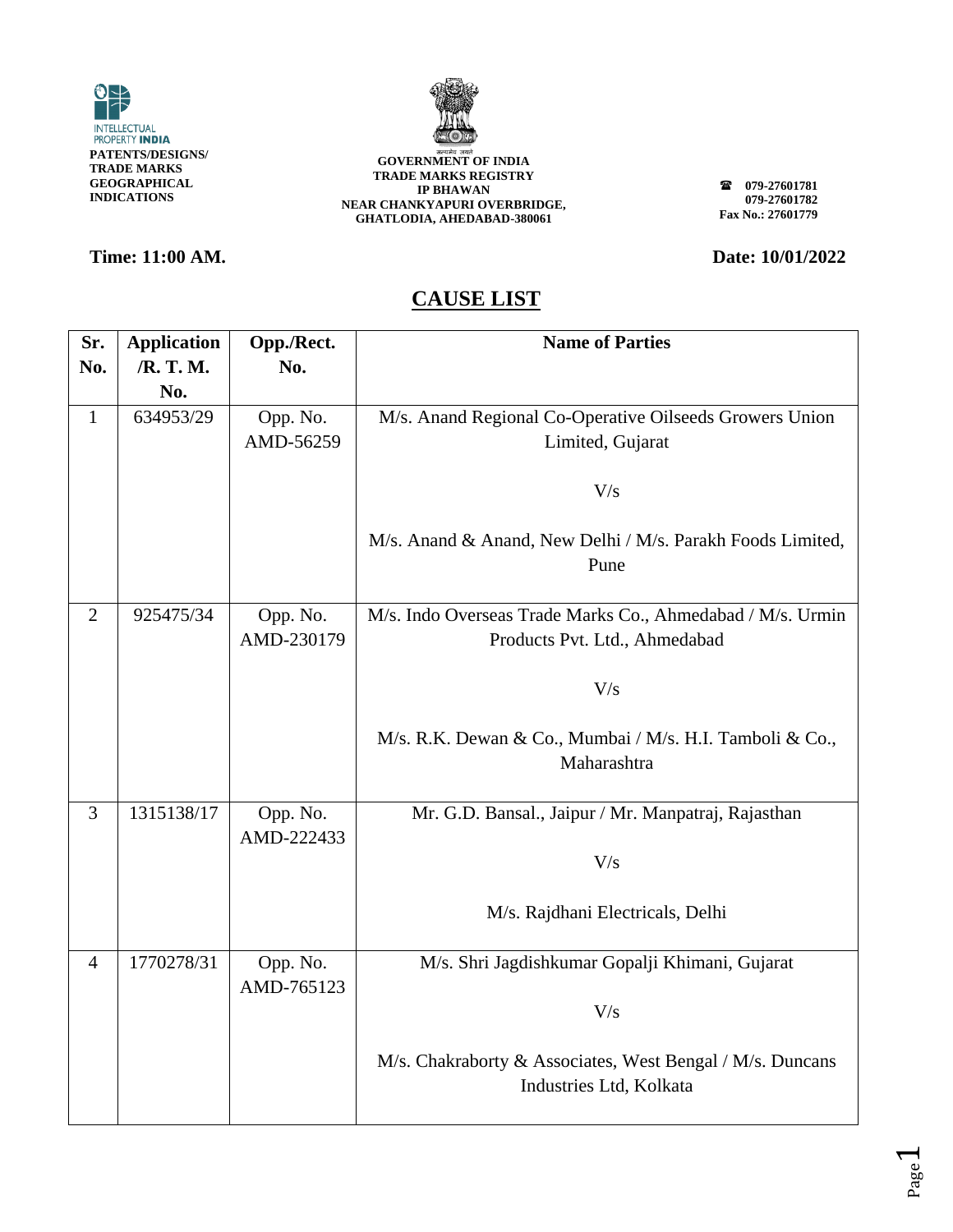| 5 | 2201076/05 | Opp. No.   | M/s. D.C. Dani & Associates, Ahmedabad / Mr. Sharad          |
|---|------------|------------|--------------------------------------------------------------|
|   |            | AMD-819819 | Kanubhai Nakrani, Surat                                      |
|   |            |            |                                                              |
|   |            |            | V/s                                                          |
|   |            |            | M/s. V.A.Associates, Mumbai / M/s. Lupin Limited, Mumbai     |
| 6 | 2927078/29 | Opp. No.   | M/s. Gautam & Company, Jaipur / Ms. Divya Geryani, Jaipur    |
|   |            | AMD-944496 |                                                              |
|   |            |            | V/s                                                          |
|   |            |            |                                                              |
|   |            |            | M/s. Lalji Advocates, Delhi / M/s. Divya Yog Mandir (Trust), |
|   |            |            | Uttrakhand                                                   |
|   |            |            |                                                              |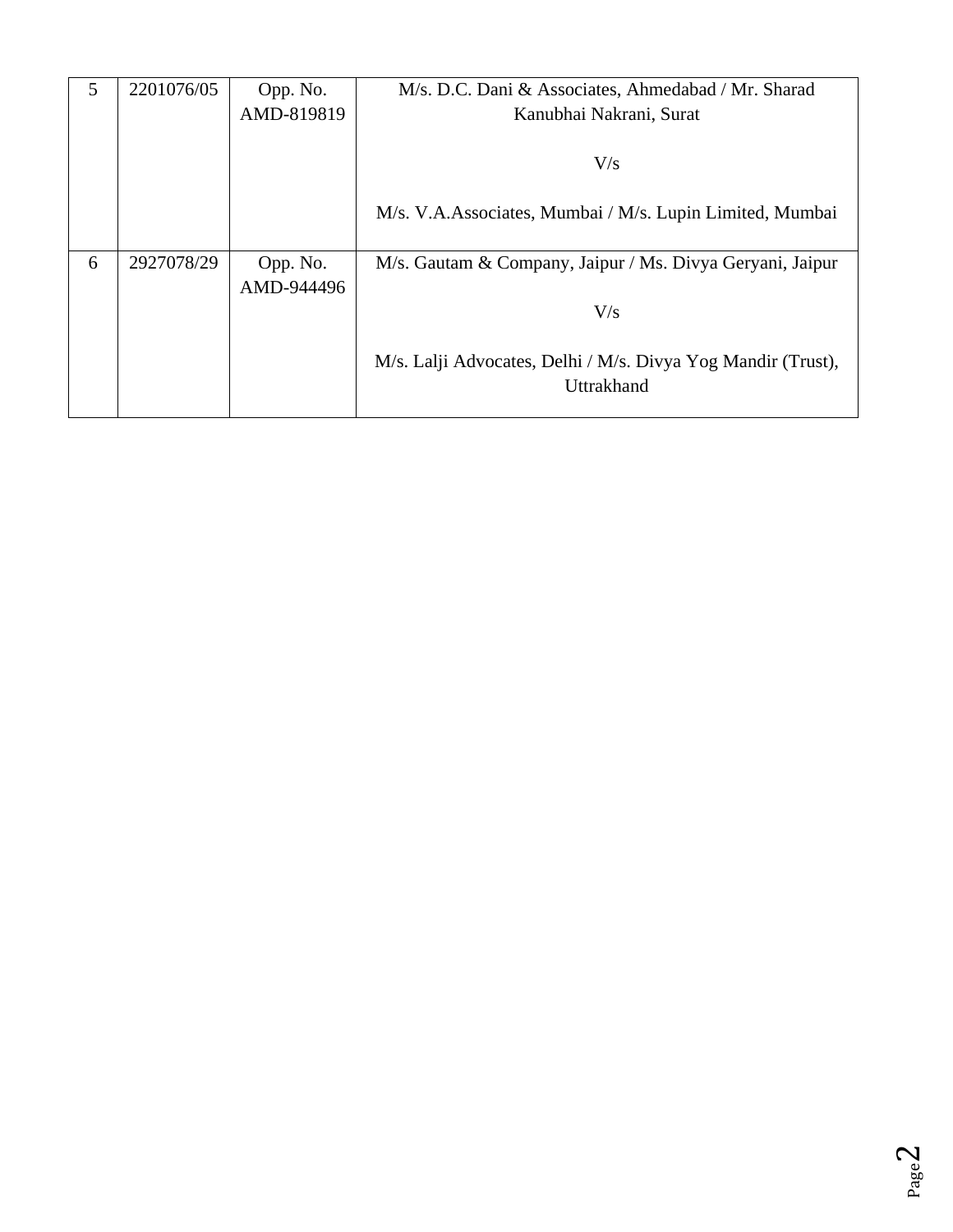



### **Time: 11:00 AM. Date: 11/01/2022**

**079-27601781 079-27601782 Fax No.: 27601779**

| Sr.            | <b>Application</b> | Opp./Rect.              | <b>Name of Parties</b>                                                         |
|----------------|--------------------|-------------------------|--------------------------------------------------------------------------------|
| No.            | /R. T. M.          | No.                     |                                                                                |
|                | No.                |                         |                                                                                |
| $\mathbf{1}$   | 421935/05          | Opp. No.                | M/s. International Trade Marks Bureau, Mumbai / M/s.                           |
|                |                    | AMD-313                 | Rangoon Chemical Works Private Limited                                         |
|                |                    |                         | V/s                                                                            |
|                |                    |                         | M/s. Fatehchand c. shah & Co., Mumbai                                          |
| $\overline{2}$ | 632663/25          | Rect. No.<br>AMD-261546 | M/s. G.S. Rijhwani & Co., Mumbai / M/s. Viransh Fashions,<br>Mumbai            |
|                |                    |                         | V/s                                                                            |
|                |                    |                         | M/s. Ashoka & Co., New Delhi / M/s. Zonac Knitting Machines<br>Pvt Ltd., Delhi |
| 3              | 1133459/24         | Opp. No.                | M/s. Y.J. Trivedi & Co., Ahmedabad / M/s. Arvind Products                      |
|                |                    | AMD-710944              | Ltd., Ahmedabad                                                                |
|                |                    |                         | V/s                                                                            |
|                |                    |                         | M/s. Lall & Sethi, New Delhi / M/s. Registhan Pvt. Ltd., N.<br>Delhi           |
|                |                    |                         |                                                                                |
| $\overline{4}$ | 1619645/05         | Opp. No.                | Mr. Pankaj Pulasaria, Jaipur                                                   |
|                |                    | AMD-740708              | V/s                                                                            |
|                |                    |                         |                                                                                |
|                |                    |                         | M/s. Neon Laboratories Limited, Mumbai                                         |
|                |                    |                         |                                                                                |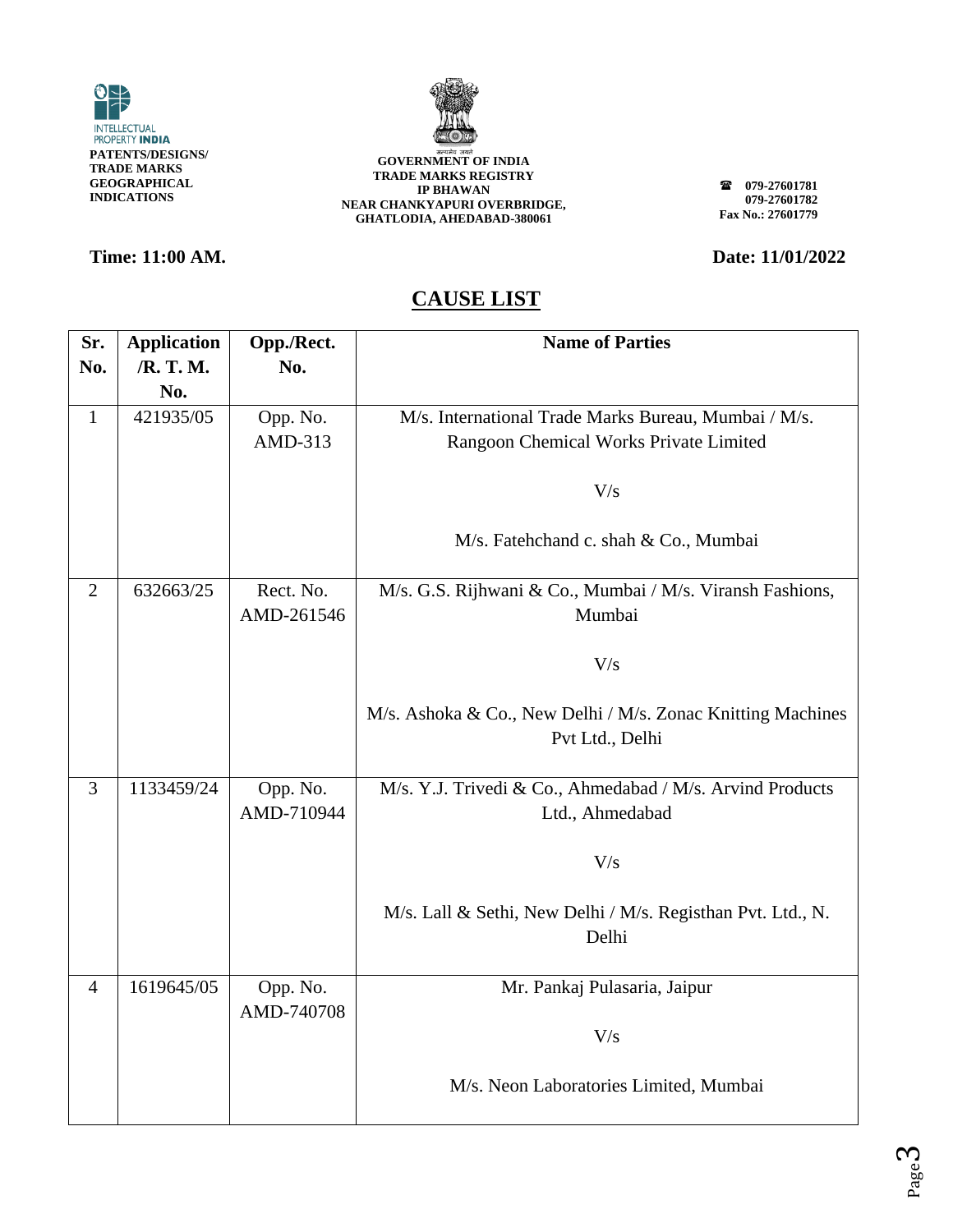| 5 | 2102579/05 | Opp. No.   | M/s. Gautam & Company, Jaipur / Mr. Kuldip Singh, Jaipur |
|---|------------|------------|----------------------------------------------------------|
|   |            | AMD-804523 |                                                          |
|   |            |            | V/s                                                      |
|   |            |            |                                                          |
|   |            |            | M/s. Wockhardt Limited, Mumbai                           |
|   |            |            |                                                          |
| 6 | 2977959/09 | Opp. No.   | M/s. H K Acharya And Company, Ahmedabad / Mr. Vora Apal  |
|   |            | AMD-911492 | Shailesh, Ahmedabad                                      |
|   |            |            |                                                          |
|   |            |            | V/s                                                      |
|   |            |            |                                                          |
|   |            |            | $M/s. K & S$ Partners, Gurgaon                           |
|   |            |            |                                                          |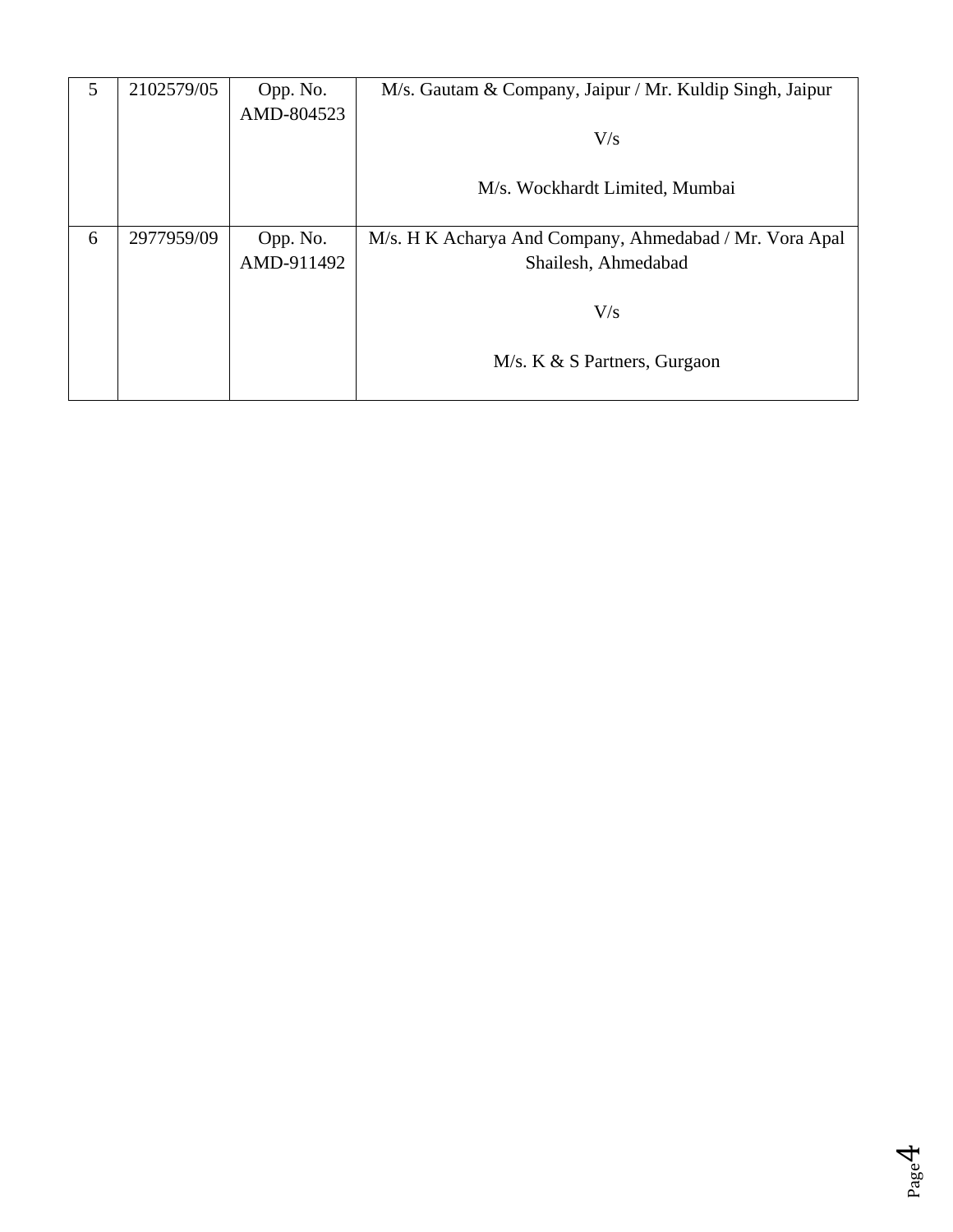



**079-27601781 079-27601782 Fax No.: 27601779**

## **Time: 11:00 AM. Date: 12/01/2022**

| Sr.            | <b>Application</b> | Opp./Rect. | <b>Name of Parties</b>                                       |
|----------------|--------------------|------------|--------------------------------------------------------------|
| No.            | /R. T. M.          | No.        |                                                              |
|                | No.                |            |                                                              |
| $\mathbf{1}$   | 560225/16          | Opp. No.   | M/s. R. R. Shah & Co., Ahmedabad / Smt. Manjulaben Vasudev   |
|                |                    | AMD-190827 | Bhatt, Ahmedabad                                             |
|                |                    |            |                                                              |
|                |                    |            | V/s                                                          |
|                |                    |            |                                                              |
|                |                    |            | Mr. Sushant Singh, New Delhi / M/s. Hindustan Pencils Ltd.,  |
|                |                    |            | Mumbai                                                       |
|                |                    |            |                                                              |
| $\overline{2}$ | 772334/05          | Opp. No.   | M/s. Core Healthcare Ltd., Ahmedabad                         |
|                |                    | AMD-167645 |                                                              |
|                |                    |            | V/s                                                          |
|                |                    |            |                                                              |
|                |                    |            | M/s. Remfry & Sagar, Gurgaon                                 |
| 3              | 1073208/30         | Opp. No.   | M/s. United Overseas Trade Mark Co., New Delhi / Mr. Gulraj  |
|                |                    | AMD-164282 | Vaswani, Jaipur                                              |
|                |                    |            |                                                              |
|                |                    |            | V/s                                                          |
|                |                    |            |                                                              |
|                |                    |            | M/s. Jasani & Company, Rajkot / M/s. Kaveri Hotesl Pvt. Ltd. |
|                |                    |            | Rajkot                                                       |
|                |                    |            |                                                              |
| $\overline{4}$ | 1253884/42         | Opp. No.   | M/s. United Overseas Trade Mark Co., New Delhi / Mr. Gulraj  |
|                |                    | AMD-193683 | Vaswani, Jaipur                                              |
|                |                    |            |                                                              |
|                |                    |            | V/s                                                          |
|                |                    |            |                                                              |
|                |                    |            | M/s. Jasani & Company, Rajkot / M/s. Kaveri Hotels Pvt. Ltd. |
|                |                    |            | Rajkot                                                       |
|                |                    |            |                                                              |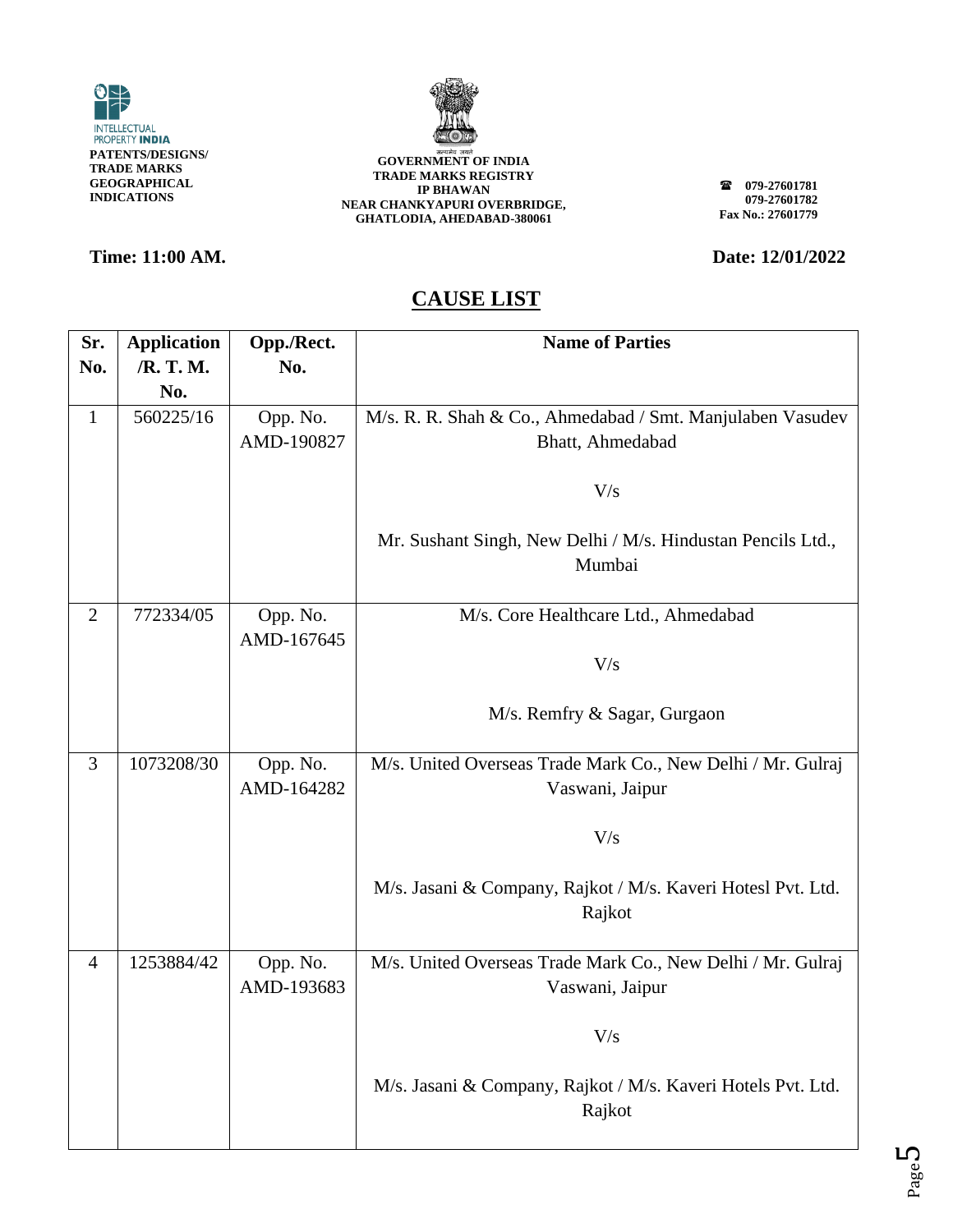| 5              | 1311370/01 | Opp. No.   | Mr. Nilesh V. Shah, Vadodara                                 |
|----------------|------------|------------|--------------------------------------------------------------|
|                |            | AMD-221755 |                                                              |
|                |            |            | V/s                                                          |
|                |            |            |                                                              |
|                |            |            | M/s. Remfry & Sagar, New Delhi                               |
|                |            |            |                                                              |
| 6              | 1625562/10 | Opp. No.   | M/s. Y. J. Trivedi & Co., Ahmedabad / Mr. Sanket             |
|                |            | AMD-745212 | Champakbhai Shah, Ahmedabad                                  |
|                |            |            |                                                              |
|                |            |            | V/s                                                          |
|                |            |            |                                                              |
|                |            |            | M/s. R.K. Dewan & Company, Mumbai / M/s. Planet M Retail     |
|                |            |            | Limited, Mumbai                                              |
| $\overline{7}$ | 1907645/19 | Opp. No.   | M/s. M.N.Shah & Co., Ahmedabad / M/s. Lemon Ceramic Pvt      |
|                |            | AMD-779684 | Ltd, Rajkot                                                  |
|                |            |            |                                                              |
|                |            |            | V/s                                                          |
|                |            |            |                                                              |
|                |            |            | M/s. H. P. Associates, Mumbai / M/s. Lemon Home Appliances   |
|                |            |            | Pvt. Ltd., Mumbai                                            |
|                |            |            |                                                              |
| 8              | 2104255/05 | Opp. No.   | M/s. Y. J. Trivedi & Co., Ahmedabad / M/s. Zoetic Ayurvedics |
|                |            | AMD-805023 | Pvt. Ltd., Ahmedabad                                         |
|                |            |            |                                                              |
|                |            |            | V/s                                                          |
|                |            |            |                                                              |
|                |            |            | Advocate V. Ravi, Chennai / M/s. Micro Labs Ltd, Bangalore   |
|                |            |            |                                                              |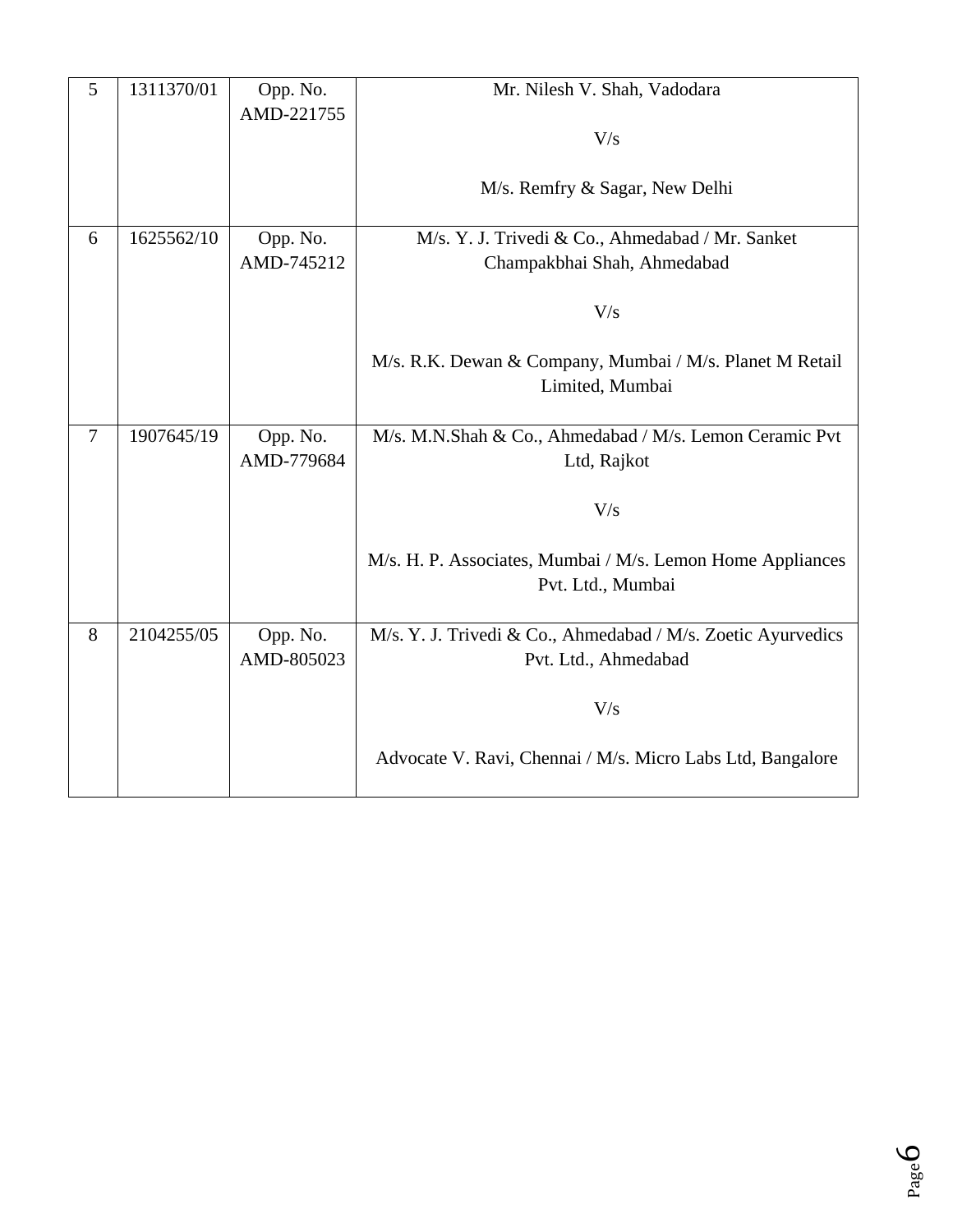



**079-27601781 079-27601782 Fax No.: 27601779**

### **Time: 11:00 AM. Date: 17/01/2022**

Page  $\blacktriangleright$ 

| Sr.            | <b>Application</b> | Opp./Rect. | <b>Name of Parties</b>                                          |
|----------------|--------------------|------------|-----------------------------------------------------------------|
| No.            | /R. T. M.          | No.        |                                                                 |
|                | No.                |            |                                                                 |
| $\mathbf{1}$   | 493664/05          | Opp. No.   | Mr. Suresh M. Upadhyaya, Ahmedabad / M/s. Cadila Chemicals      |
|                |                    | AMD-541    | Ltd., Ahmedabad                                                 |
|                |                    |            |                                                                 |
|                |                    |            | V/s                                                             |
|                |                    |            |                                                                 |
|                |                    |            | M/s. International Trade Marks Bureau, Mumbai / M/s. Lupin      |
|                |                    |            | Laboratories Limited, Mumbai                                    |
|                |                    |            |                                                                 |
| $\overline{2}$ | 493664/05          | Opp. No.   | Mr. Suresh M. Upadhyaya, Ahmedabad / M/s. Cadila Chemicals      |
|                |                    | AMD-539    | Ltd., Ahmedabad                                                 |
|                |                    |            |                                                                 |
|                |                    |            | V/s                                                             |
|                |                    |            |                                                                 |
|                |                    |            | M/s. International Trade Marks Bureau, Mumbai / M/s. ICPA       |
|                |                    |            | Laboratories Limited, Bombay                                    |
|                |                    |            |                                                                 |
| 3              | 988833/05          | Opp. No.   | Mr. Nayan J. Rawal, Mumbai / M/s. Cadila Healthcare Limited,    |
|                |                    | AMD-225090 | Ahmedabad                                                       |
|                |                    |            |                                                                 |
|                |                    |            | V/s                                                             |
|                |                    |            |                                                                 |
|                |                    |            | M/s. Mangla Registration Service, Delhi / M/s. Panacea Biotec   |
|                |                    |            | Ltd., New Delhi                                                 |
|                |                    |            |                                                                 |
| $\overline{4}$ | 1411477/19         | Rect. No.  | M/s. Lalji Trade Mark Co., Delhi / M/s. Pine Laminate (P) Ltd., |
|                |                    | AMD-261821 | Rajasthan                                                       |
|                |                    |            |                                                                 |
|                |                    |            | V/s                                                             |
|                |                    |            |                                                                 |
|                |                    |            | M/s. Bajaj Registration Service, Jalandhar / M/s. Star          |
|                |                    |            | Playwoods, Jalandhar                                            |
|                |                    |            |                                                                 |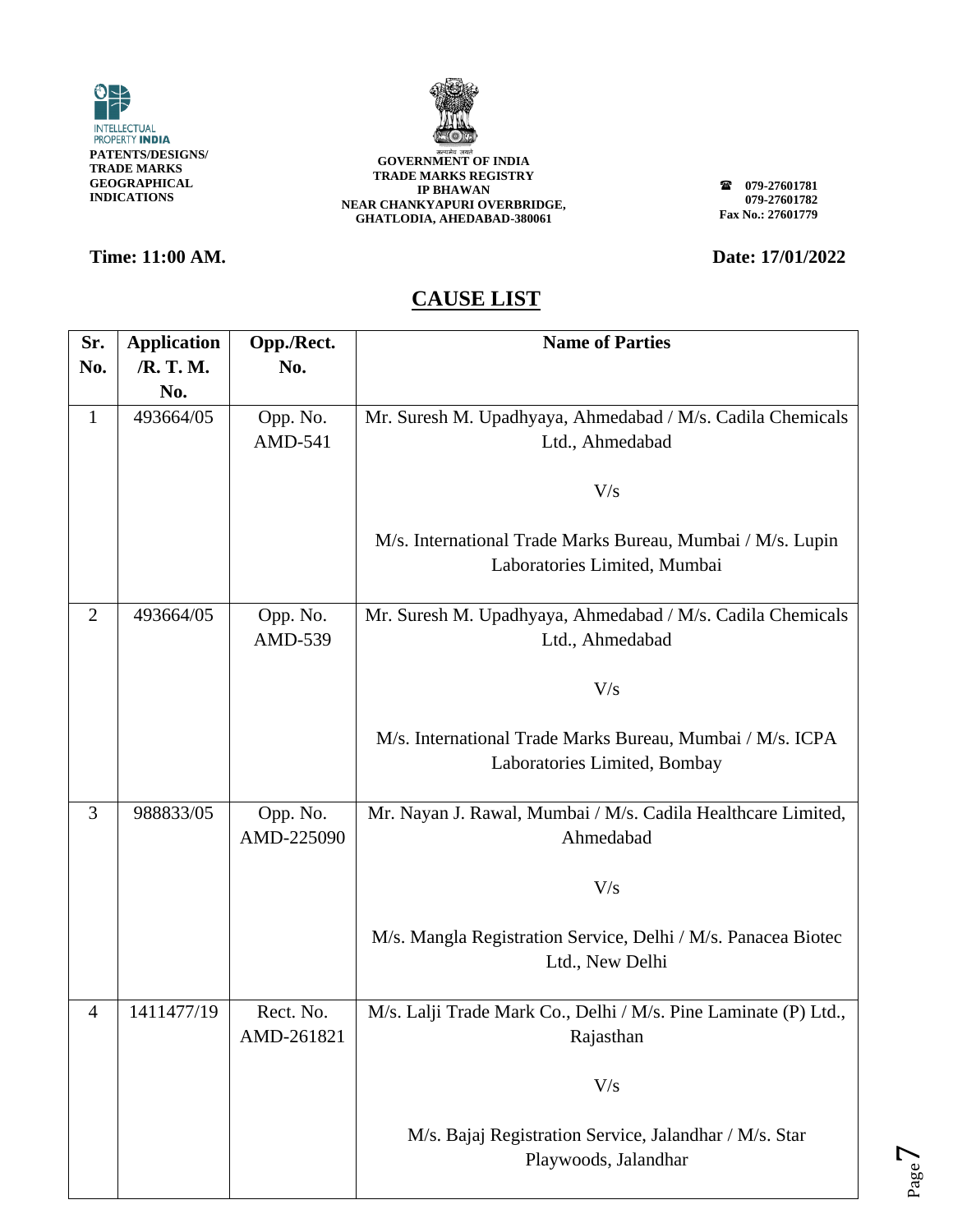| 5 | 1976355/05 | Opp. No.   | M/s. B. D. Shukla & Company., Ahmedabad / Mr. Manish        |
|---|------------|------------|-------------------------------------------------------------|
|   |            | AMD-792621 | Manubhai Shah, Ahmedabad                                    |
|   |            |            |                                                             |
|   |            |            | V/s                                                         |
|   |            |            |                                                             |
|   |            |            | M/s. Remfry & Sagar, Gurgaon                                |
|   |            |            |                                                             |
| 6 | 2595508/25 | Opp. No.   | M/s. K.C. Patel & Co., Ahmedabad / Ms. Bhavana Srivastava,  |
|   |            | AMD-847644 | Ahmedabad                                                   |
|   |            |            |                                                             |
|   |            |            | V/s                                                         |
|   |            |            |                                                             |
|   |            |            | M/s. Worldwide Registration Bureau., New Delhi / M/s. Felix |
|   |            |            | Impex Pvt Ltd, New Delhi                                    |
|   |            |            |                                                             |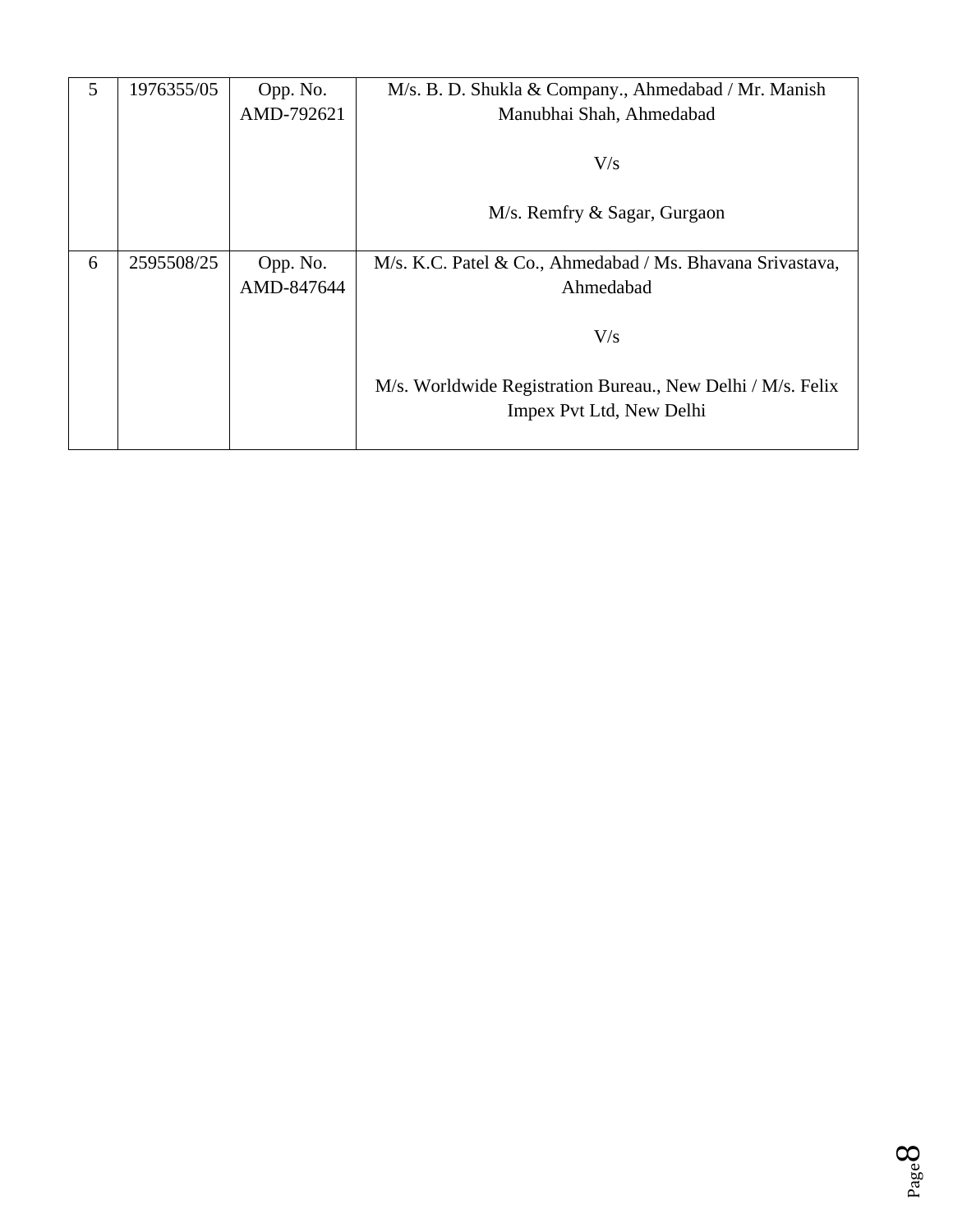



### **Time: 11:00 AM. Date: 19/01/2022**

**079-27601781 079-27601782 Fax No.: 27601779**

Page  $\sigma$ 

| Sr.            | <b>Application</b> | Opp./Rect. | <b>Name of Parties</b>                                      |
|----------------|--------------------|------------|-------------------------------------------------------------|
| No.            | /R. T. M.          | No.        |                                                             |
|                | No.                |            |                                                             |
| $\mathbf{1}$   | 611158/30          | Rect. No.  | M/s. K.C. Patel & Co., Ahmedabad / Mr. Dinesh Kumar         |
|                |                    | AMD-262355 | Valjibhai Patel, Rajkot                                     |
|                |                    |            |                                                             |
|                |                    |            | V/s                                                         |
|                |                    |            |                                                             |
|                |                    |            | M/s. Jasani & Company., Rajkot / Mr. Kumeshkumar            |
|                |                    |            | Chandulal, Rajkot                                           |
|                |                    |            |                                                             |
| $\overline{2}$ | 1105972/05         | Opp. No.   | Mr. Suresh M. Upadhyaya, Ahmedabad / M/s. Cadila Health     |
|                |                    | AMD-191606 | Care Limited                                                |
|                |                    |            |                                                             |
|                |                    |            | V/s                                                         |
|                |                    |            |                                                             |
|                |                    |            | M/s. Franco-Indian Pharmaceutical Pvt. Ltd., Mumbai         |
| $\overline{3}$ | 1937018/35         | Opp. No.   | M/s. Registration S.S. Kendra., Jaipur / M/s. Hemank Soap & |
|                |                    | AMD-819305 | Chemicals Pvt. Ltd., Jaipur                                 |
|                |                    |            |                                                             |
|                |                    |            | V/s                                                         |
|                |                    |            |                                                             |
|                |                    |            | M/s. Worldwide Registration Bureau., New Delhi / M/s.       |
|                |                    |            | Vardhman Polytex Ltd, Ludhiana                              |
|                |                    |            |                                                             |
| $\overline{4}$ | 2029860/30         | Opp. No.   | Mr. K.C. Patel & Co., Ahmedabad / Mr. Abdulwahid            |
|                |                    | AMD-812901 | Mohmedbhai Hasmani, Ahmedabad                               |
|                |                    |            |                                                             |
|                |                    |            | V/s                                                         |
|                |                    |            |                                                             |
|                |                    |            | M/s. Y. J. Trivedi & Co., Ahmedabad / M/s. Jilani Foods,    |
|                |                    |            | Jalgaon                                                     |
|                |                    |            |                                                             |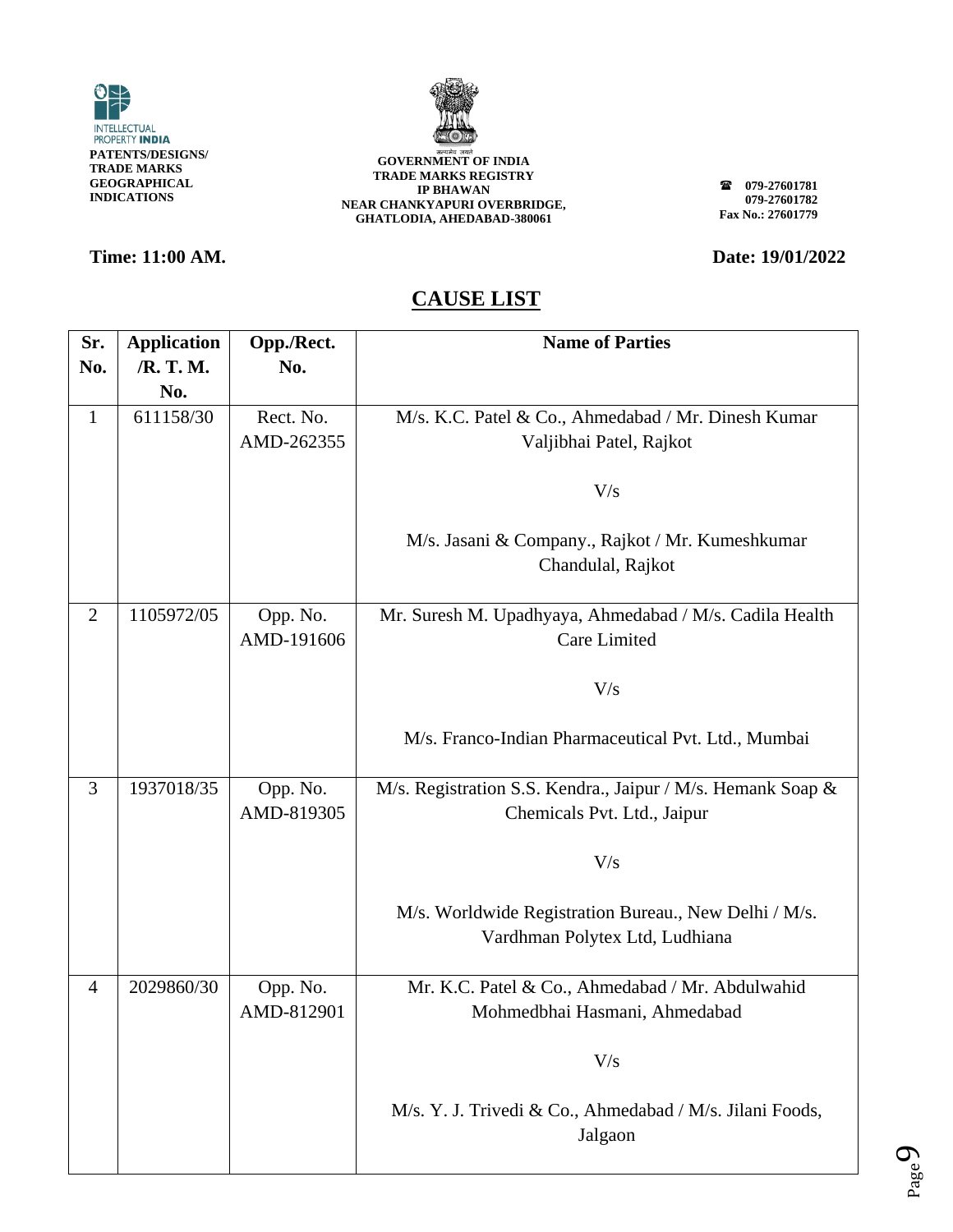| 5 | 2499356/05 | Opp. No.   | M/s. Tradesafe, Ahmedabad / M/s. Xtreme Laboratories Pvt. |
|---|------------|------------|-----------------------------------------------------------|
|   |            | AMD-845986 | Ltd., Rajkot                                              |
|   |            |            |                                                           |
|   |            |            | V/s                                                       |
|   |            |            |                                                           |
|   |            |            | Advocate V. Ravi, Chennai / M/s. Micro Labs Limited,      |
|   |            |            | Banglore                                                  |
|   |            |            |                                                           |
|   |            |            |                                                           |
| 6 | 2499356/05 | Opp. No.   | M/s. Tradesafe, Ahmedabad / M/s. Xtreme Laboratories Pvt. |
|   |            | AMD-849727 | Ltd., Rajkot                                              |
|   |            |            |                                                           |
|   |            |            | V/s                                                       |
|   |            |            |                                                           |
|   |            |            | M/s. Vishesh And Associates, Mumbai / M/s. Alkem          |
|   |            |            | Laboratories Ltd., Mumbai                                 |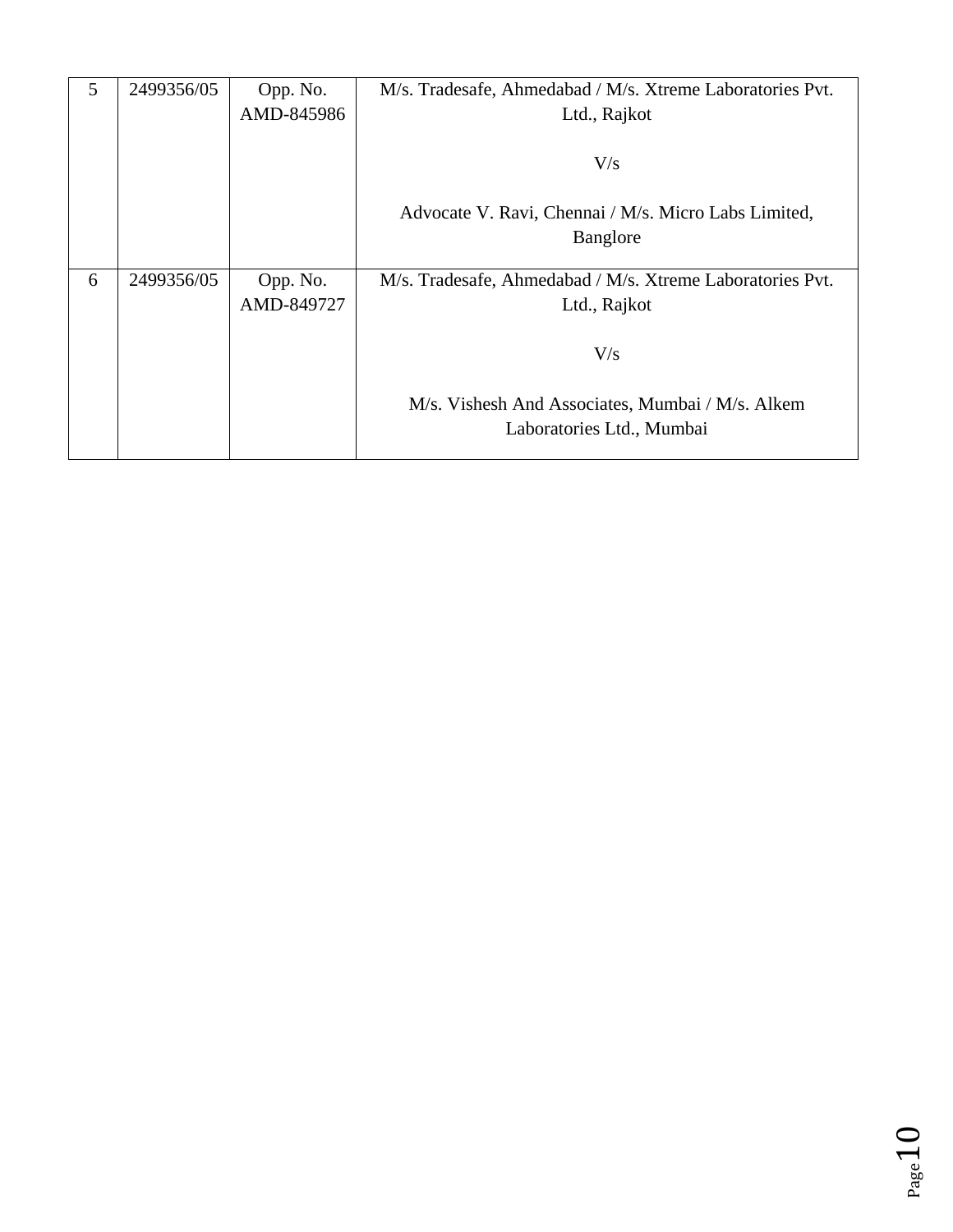



**079-27601781 079-27601782 Fax No.: 27601779**

**Time: 11:00 AM. Date: 24/01/2022** 

| Sr.            | <b>Application</b> | Opp./Rect.              | <b>Name of Parties</b>                                                                      |
|----------------|--------------------|-------------------------|---------------------------------------------------------------------------------------------|
| No.            | /R. T. M.          | No.                     |                                                                                             |
|                | No.                |                         |                                                                                             |
| $\mathbf{1}$   | 551144/05          | Opp. No.                | M/s. R.R. Shah & Co., Ahmedabad / M/s. Torrent                                              |
|                |                    | AMD-51482               | Pharmaceuticals Ltd., Ahmedbad                                                              |
|                |                    |                         | V/s                                                                                         |
|                |                    |                         | M/s. International Trade Marks Bureau, Mumbai / Dr. Reddy's<br>Laboratories Ltd., Hyderabad |
| $\overline{2}$ | 751606/30          | Rect. No.<br>AMD-210727 | Mr. Manoj Jain, Jaipur / Mr. Sunil Kumar, Sumerpur                                          |
|                |                    |                         | V/s                                                                                         |
|                |                    |                         | M/s. Shree Rajmoti Industries, Rajkot                                                       |
| 3              | 1403943/05         | Opp. No.                | Mr. Devansh Ghoravat, Ahmedabad                                                             |
|                |                    | AMD-711275              | V/s                                                                                         |
|                |                    |                         | M/s. Aviat Health Care Pvt. Ltd., Mumbai                                                    |
| $\overline{4}$ | 1613361/31         | Opp. No.<br>AMD-745138  | M/s. Dave Registration Services, Bhavnagar / Mr. Harshit<br>Sureshbhai Trivedi, Bhavnagar   |
|                |                    |                         | V/s                                                                                         |
|                |                    |                         | M/s. Athena Legal, New Delhi / M/s. Ruche soya Industries<br>Ltd., Indore                   |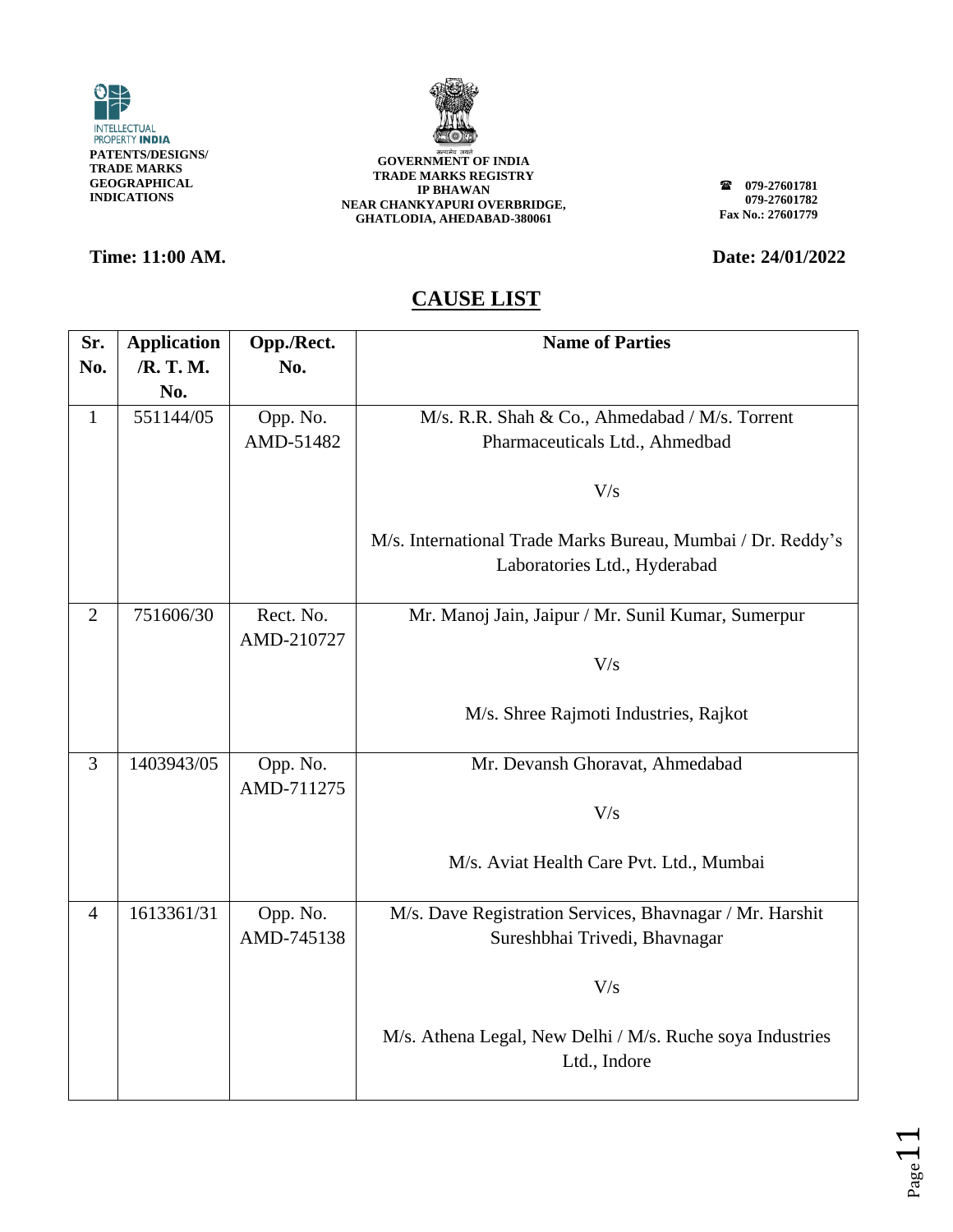| 5      | 2105794/05 | Opp. No.   | M/s. H. K. Acharya & Co., Ahmedabad / M/s. Vital Care Private |
|--------|------------|------------|---------------------------------------------------------------|
|        |            | AMD-791042 | Limited, Baroda                                               |
|        |            |            |                                                               |
|        |            |            | V/s                                                           |
|        |            |            |                                                               |
|        |            |            | M/s. Vishesh & Associates., Mumbai / M/s. Cachet              |
|        |            |            | Pharmaceuticals Pvt. Ltd., Mumbai                             |
|        |            |            |                                                               |
| 6      | 2499399/05 | Opp. No.   | M/s. Nanavati Associates, Ahmedabad / M/s. Nirma Limited,     |
|        |            | AMD-830270 | Ahmedabad                                                     |
|        |            |            |                                                               |
|        |            |            | V/s                                                           |
|        |            |            |                                                               |
|        |            |            | M/s. V.A. Associates, Mumbai / M/s. Lupin Limited, Mumbai     |
|        |            |            |                                                               |
| $\tau$ | 3338224/29 | Opp. No.   | Advocate Rohit Jain, Jaipur / M/s. Dev Milk Foods Pvt Ltd,    |
|        |            | AMD-882923 | Jaipur                                                        |
|        |            |            |                                                               |
|        |            |            | V/s                                                           |
|        |            |            |                                                               |
|        |            |            | M/S. Anand And Anand., New Delhi / Mr. Dharampal              |
|        |            |            | Premchand Limited., Delhi                                     |
|        |            |            |                                                               |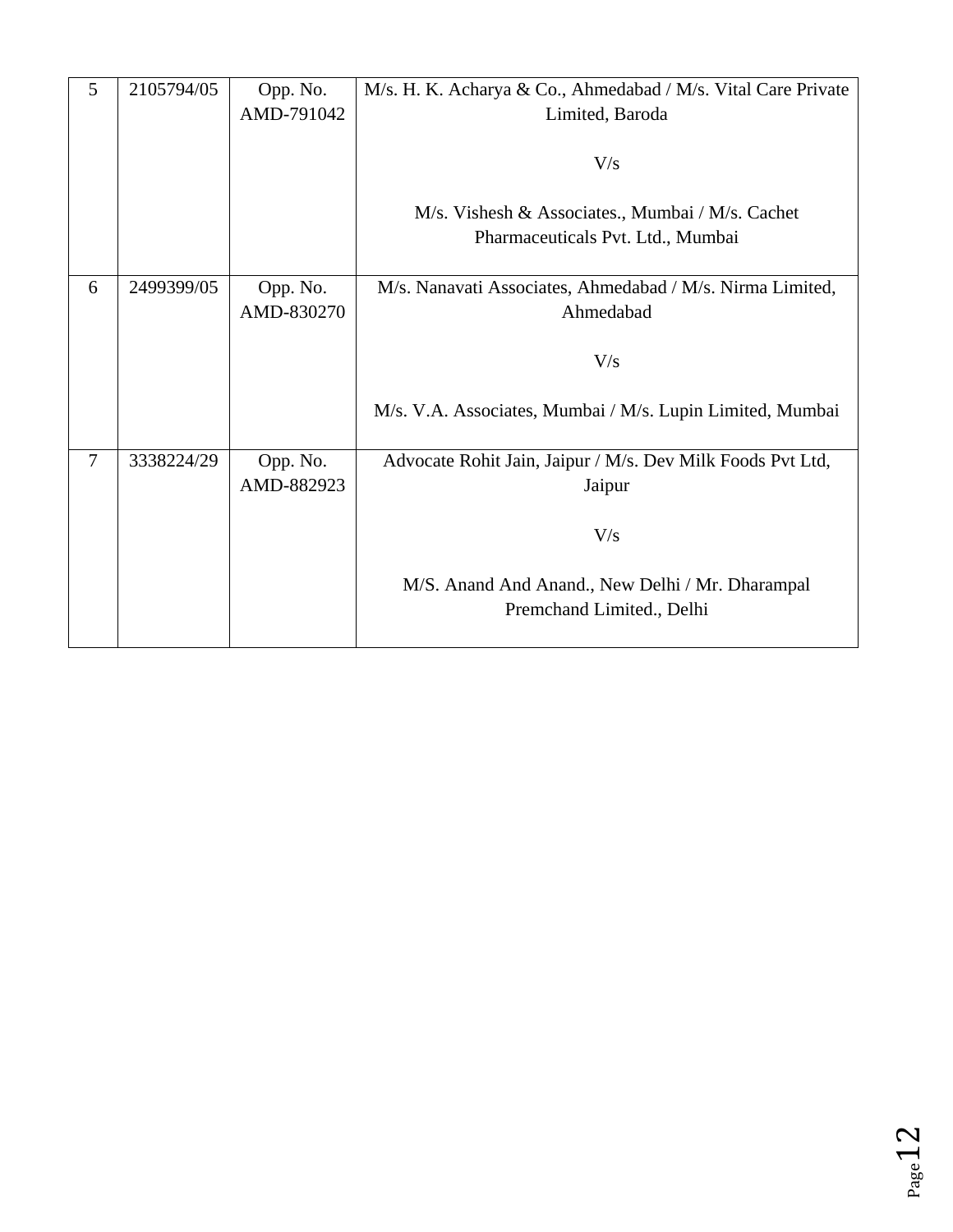



### **Time: 11:00 AM. Date: 25/01/2022**

**079-27601781 079-27601782 Fax No.: 27601779**

| Sr.            | <b>Application</b> | Opp./Rect.  | <b>Name of Parties</b>                                                     |
|----------------|--------------------|-------------|----------------------------------------------------------------------------|
| No.            | /R. T. M.          | No.         |                                                                            |
|                | No.                |             |                                                                            |
| $\mathbf{1}$   | 830151/03          | Opp. No.    | M/s. Madamser & Co., New Delhi / Mr. Anil Kumar Arora S/o                  |
|                |                    | AMD-249936  | Mohan Lal Arora, Jaipur                                                    |
|                |                    |             |                                                                            |
|                |                    |             | V/s                                                                        |
|                |                    |             |                                                                            |
|                |                    |             | Ms. Puja Ghar, Delhi                                                       |
|                |                    |             |                                                                            |
| $\overline{2}$ | 1108427/05         | Opp. No.    | Mr. Jatin Y. Trivedi, Ahmedabad / M/s. Meghmani Industries                 |
|                |                    | AMD-228354  | Limited, Ahmedabad                                                         |
|                |                    |             |                                                                            |
|                |                    |             | V/s                                                                        |
|                |                    |             |                                                                            |
|                |                    |             | M/s. Shalina Laboratories Pvt.Ltd., Mumbai                                 |
|                |                    |             |                                                                            |
| 3              | 2233705/07         | Opp. No.    | Advocate Gaurav K. Mehta, Ahmedabad / Mr. Arvindbhai K.                    |
|                |                    | AMD-831933  | Patel, Ahmedabad                                                           |
|                |                    |             |                                                                            |
|                |                    |             | V/s                                                                        |
|                |                    |             |                                                                            |
|                |                    |             | M/s. Jasani & Company., Rajkot / M/s. Shree Laxmi Industries,<br>Ahmedabad |
|                |                    |             |                                                                            |
| $\overline{4}$ | 4355645/06         | Opp. No.    | Advocate Rajesh Ratilal Soni, Ahmedabad / Ms. Shruti Jain                  |
|                |                    | AMD-1043805 | W/o. Sameer Buchha, Jaipur                                                 |
|                |                    |             |                                                                            |
|                |                    |             | V/s                                                                        |
|                |                    |             |                                                                            |
|                |                    |             | M/s. Khaitan & Co, Mumbai / M/s. JSW IP Holdings Private                   |
|                |                    |             | Limited, Mumbai                                                            |
|                |                    |             |                                                                            |